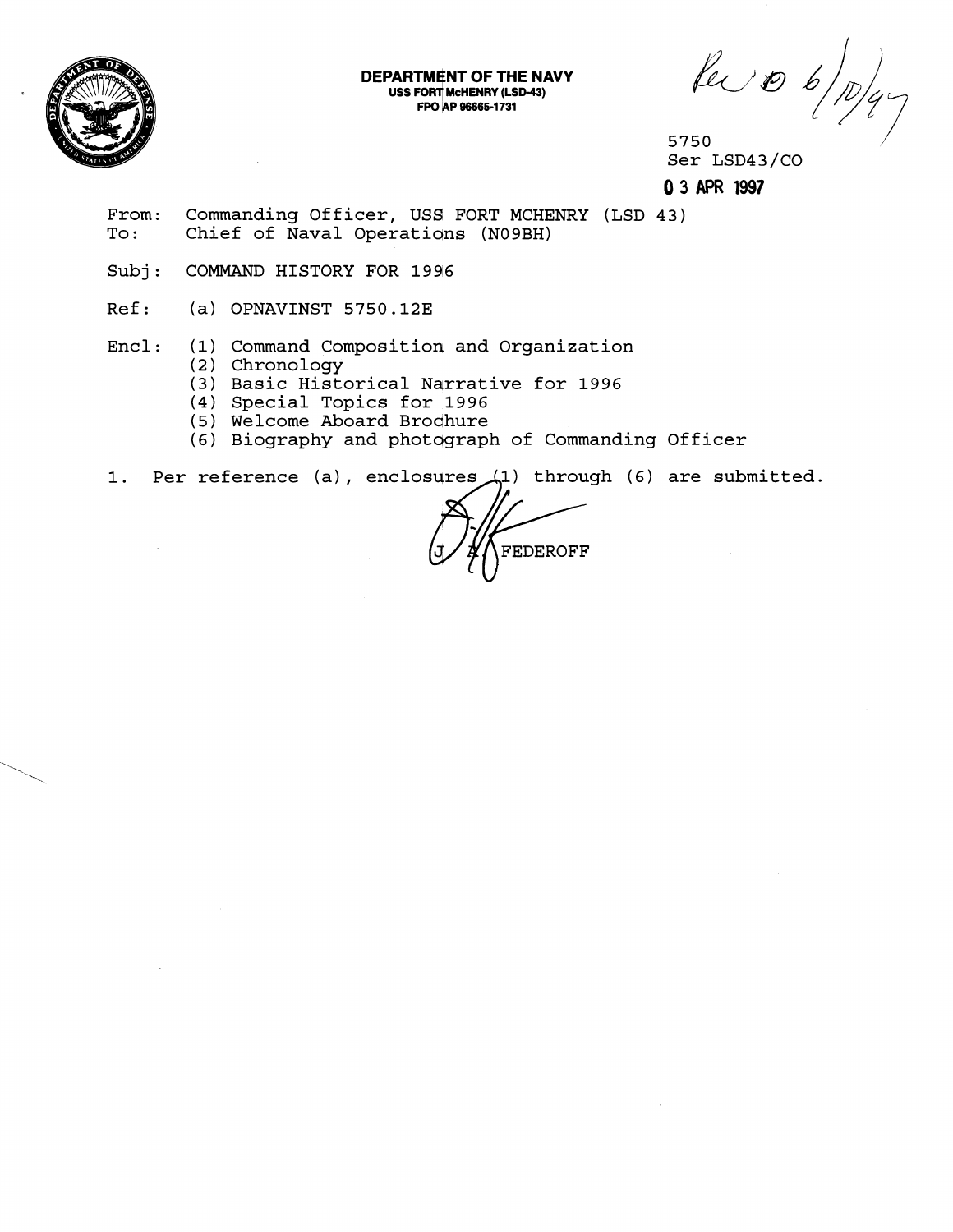### **COMMAND COMPOSITION AND ORGANIZATION**

**1. MISSION:** USS FORT MCHENRY's mission is to transport United States Marines or United States Army with their combat equipment to designated areas around the world, and to launch and support assault landing craft (primarily Landing Craft, Air Cushion-- (LCAC)) and helicopters during amphibious operations against a potentially hostile shore.

FORT MCHENRY accomplishes her mission through use of a well deck and flight deck. After leaving the FORT MCHENRY, helicopters and landing craft are directed towards the shore by the FORT MCHENRY's Combat Information Center.

**2. ORGANIZATION STRUCTURE:** COMNAVSURFPAC COMPHIBGRU ONE COMPHIBRON ELEVEN USS FORT MCHENRY

### **COMMANDING OFFICER:**

Commander Michael W. Brannon (1 Jan 96 - 2 Mar 97)

**4. HOMEPORT:** Sasebo, Japan

Enclosure (1)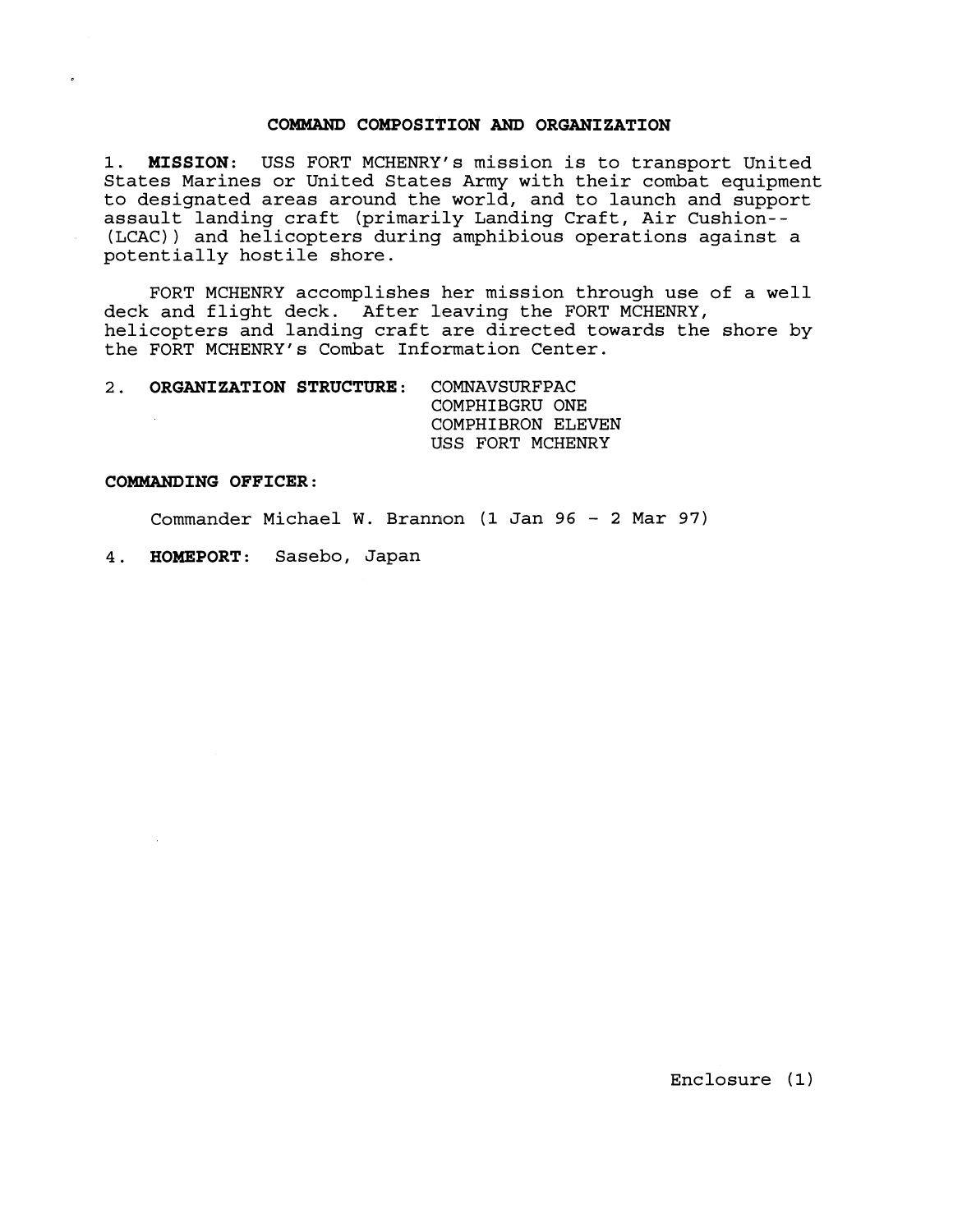# **CHRONOLOGY**

 $\sigma$ 

| $01 - 05$ Jan  | Leave/Holiday Stand Down         |
|----------------|----------------------------------|
| 05 - 06 Jan    | Underway enroute Buckner Bay,    |
|                | Okinawa                          |
| 06 - 08 Jan    | Load USMC Buckner Bay, Okinawa   |
| $10$ Jan       | Blue/Green Workups               |
| $11 - 20$ Jan  | Local ops                        |
| 26 - 28 Jan    | Inport Buckner Bay, Okinawa to   |
|                | embark CTF 76 Staff members for  |
|                | China visit                      |
| 29 - 31 Jan    | Underway enroute Shanghai, China |
| 31 Jan - 4 Feb | Goodwill port visit to Shanghai, |
|                | People's Republic of China       |
| 05 - 06 Feb    | Underway enroute Sasebo, Japan   |
| 06 - 07 Feb    | Inport Sasebo, Japan             |
| 07 - 08 Feb    | Underway enroute Chinhae, Korea  |
| 08 - 09 Feb    | Port visit Chinhae, Korea        |
| 12 - 18 Feb    | Exercise VALIANT USHER 96-2k     |
| 19 Feb         | CIWS shoot                       |
| 22 - 23 Feb    | Offload USMC at White Beach,     |
|                | Okinawa                          |
| 27 Feb         | Inport Sasebo                    |
| $01 - 31$ Mar  | Upkeep Sasebo                    |
| $04 - 10$ Mar  | Diesel inspection                |
| $25 - 29$ Mar  | LMA                              |

Enclosure **(2)** 

 $\mathcal{L}^{\text{max}}_{\text{max}}$  , where  $\mathcal{L}^{\text{max}}_{\text{max}}$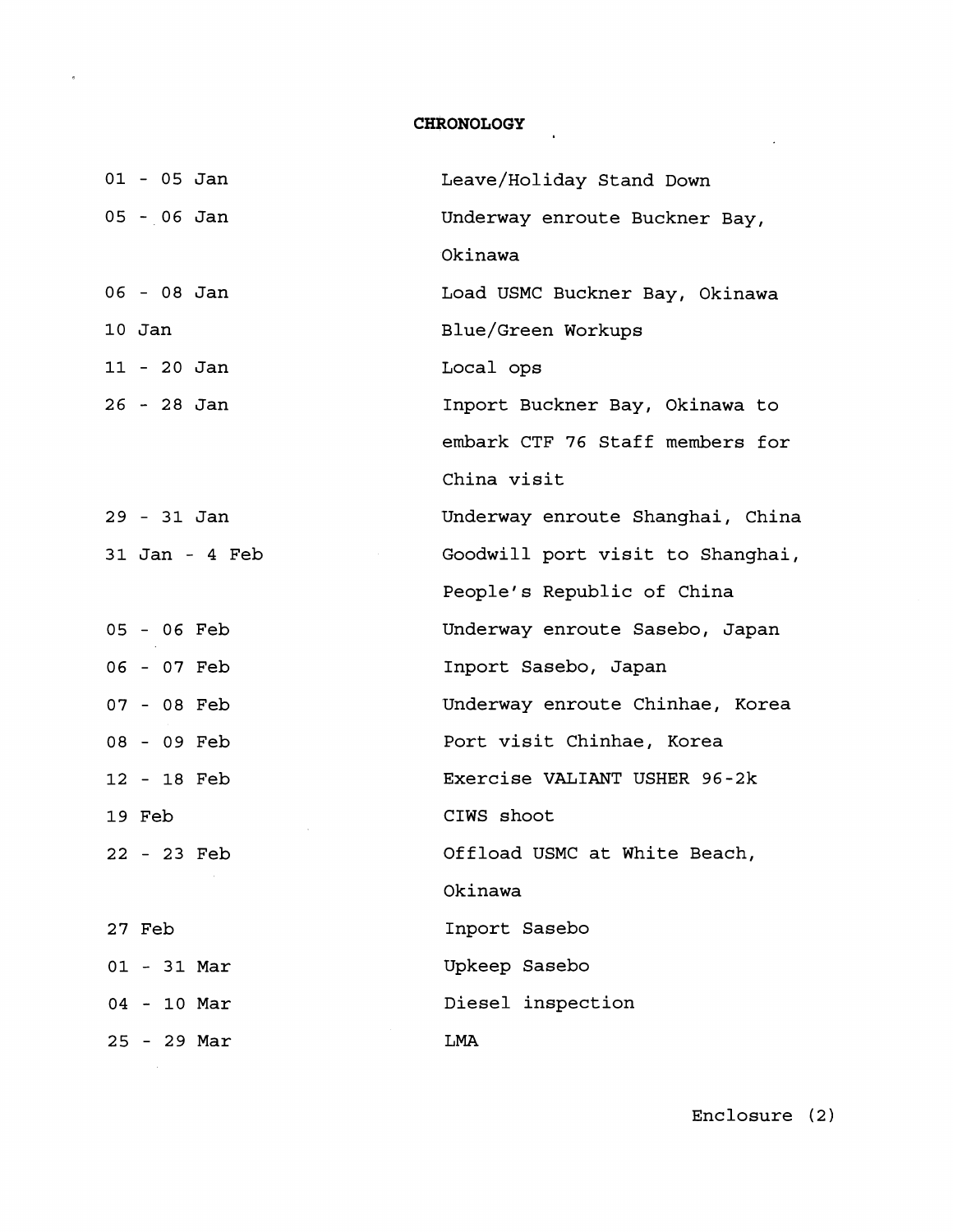| 26 Mar           | DSRA ship check                     |
|------------------|-------------------------------------|
| 29 Mar           | Alcohol Aware Training              |
| 08 - 12 Apr      | Semi-Annual PRT tests               |
| 15 Apr           | Primary hull cleaning               |
| 18 Apr           | Underway enroute Buckner Bay,       |
|                  | Okinawa                             |
| 19 - 20 Apr      | Onload USMC, Buckner Bay            |
| 20 - 27 Apr      | Underway enroute Sattahip, Thailand |
| 20 - 27 Apr      | AFFF testing                        |
| 28 Apr - 02 May  | Inport Sattahip, Thailand           |
| 03 - 08 May      | MCMEX (W/Royal Thai Navy)           |
| 09 - 10 May      | Inport Sattahip, Thailand           |
| 11 - 22 May      | Exercise COBRA GOLD '96             |
| 22 - 25 May      | Anchor Pattaya, Thailand            |
| 23 - 25 May      | Embark PACTRAMID I Midshipmen       |
| 26 May - 01 June | Underway enroute Hong Kong          |
| $01 - 04$ June   | Port visit Hong Kong                |
| 05 - 07 June     | Underway enroute Buckner Bay,       |
|                  | Okinawa                             |
| 08 - 09 June     | Offload USMC Buckner Bay            |
| 10 - 12 June     | Mid-Cycle Assessment                |
| 13 June          | DLQ's IVO Okinawa                   |
| 14 - 15 June     | Onload USMC Buckner Bay             |
| 16 - 29 June     | Blue/Green Workups                  |
| 21 June          | Debark PACTRAMID I Midshipmen,      |
|                  | embark PACTRAMID II Midshipmen      |
|                  |                                     |

 $\bar{\beta}$ 

 $\ddot{\phantom{0}}$ 

2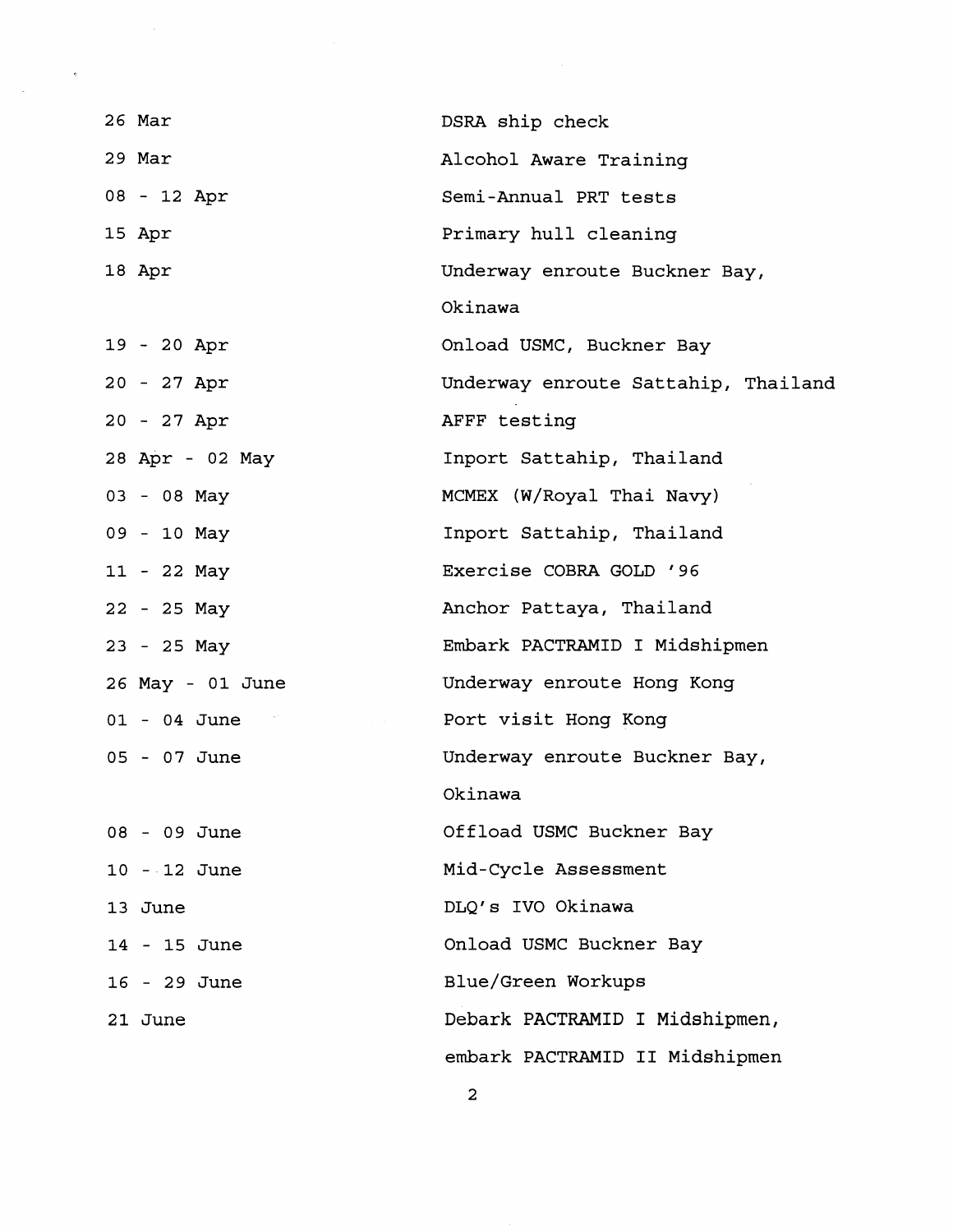| 30 June - 06 Jul | <b>SOCEX</b>                        |
|------------------|-------------------------------------|
| $06 - 07$ Jul    | Offload USMC Buckner Bay, Okinawa   |
| 08 - 09 Jul      | Underway enroute Sasebo, Japan      |
| 10 Jul           | Ammo offload                        |
| $11 - 14$ Jul    | Upkeep Sasebo, Japan                |
| 15 Jul - 20 Oct  | <b>SRA</b>                          |
| $15 - 19$ Jul    | 3M assist                           |
|                  | Hull Cleaning                       |
| 25 Jul - 15 Aug  | <b>TAV</b>                          |
| 29 Jul - 02 Aug  | $LTT-E$                             |
| 12 - 15 Aug      | LTT-D                               |
| 19 - 23 Aug      | LTT-E (PLOT)                        |
| 26 - 30 Aug      | LTT Inport                          |
| 09 - 13 Sept     | Semi-Annual PRT                     |
| 10 - 13 Sept     | ASIR Tech assist (Pre-ASIR)         |
| 11 Sept          | Command Health Care Council meeting |
| 16 - 20 Sept     | Recreation Fund inspection          |
| 16 - 17 Sept     | PMS seminar                         |
| 23 - 27 Sept     | LTT-E PLOT - Inport                 |
| 30 Sept          | ASIR                                |
| 07 - 11 Oct      | Fleet Eng process (CART II)         |
| $07 - 09$ Oct    | Light-Off Assessment                |
|                  | LTT-E Independent Engineering       |
|                  | Readiness Assessment                |
| 15 Oct           | Ammo onload                         |
| 15 - 18 Oct      | Sea Trials                          |

l,

 $\bar{z}$ 

 $\overline{\phantom{a}}$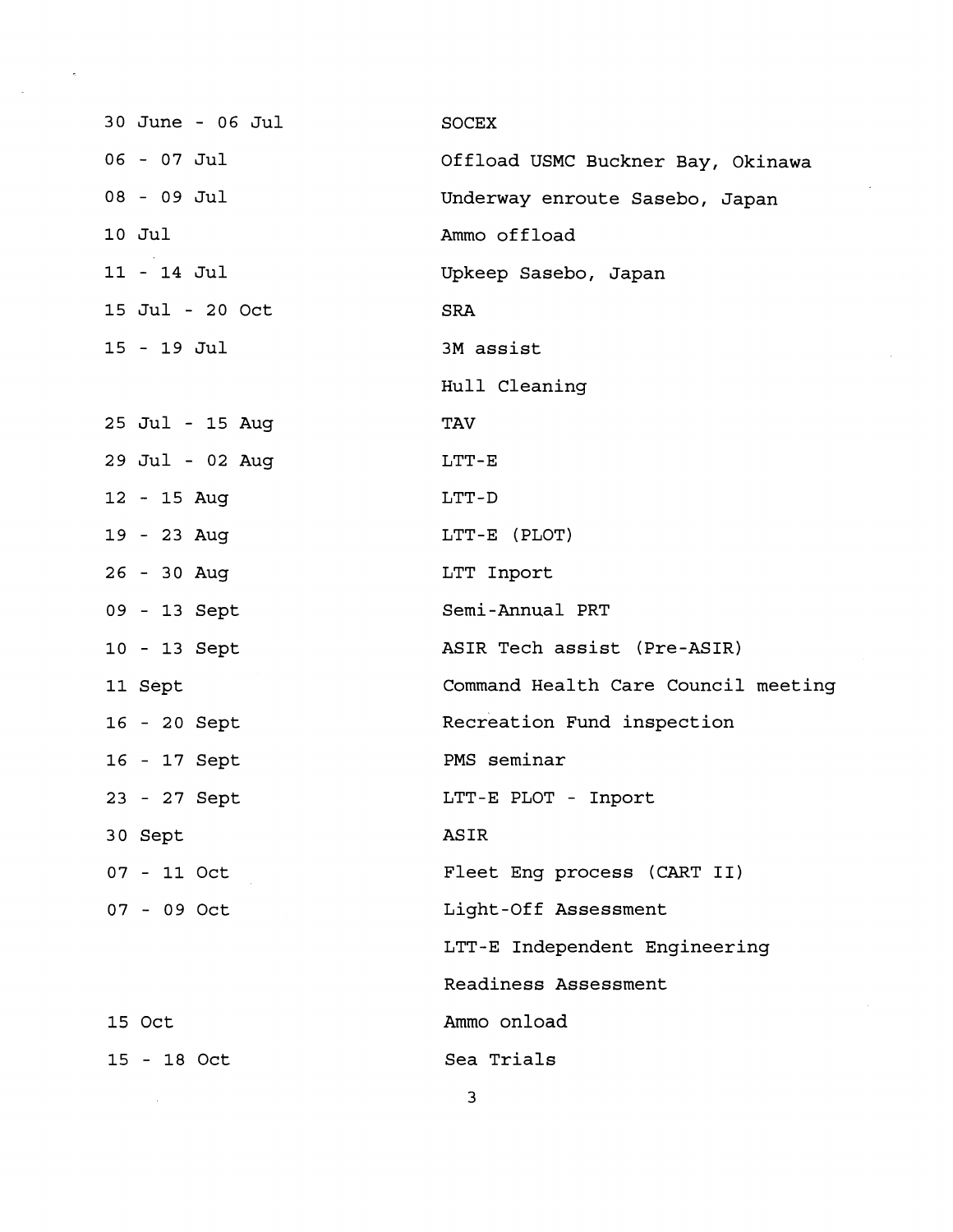| 23 Oct               | Inport Drills - CIC/Comms         |  |
|----------------------|-----------------------------------|--|
| 28 - 30 Oct          | Underwater Hull cleaning          |  |
| 04 - 09 Nov          | Underway East China Sea           |  |
| 06 Nov               | Anchor Iwakuni - Exercise KEEN    |  |
|                      | <b>SWORD</b>                      |  |
| 09 - 17 Nov          | Upkeep Sasebo, Japan              |  |
| 18 - 22 Nov          | Underway ISE                      |  |
|                      | LCAC Craft Readiness Evaluation   |  |
| 20 Nov               | CIWS DTE/TACAN/IFF checks         |  |
| 23 Nov - 01 Dec      | Upkeep Sasebo, Japan              |  |
| 25 Nov               | De-Rat certification              |  |
| 25 - 27 Nov          | Industrial Health Survey          |  |
| 02 - 05 Dec          | SRTT assist visit                 |  |
| 02 - 06 Dec          | CART II inport Sasebo             |  |
| $06 - 07$            | Underway enroute Buckner Bay,     |  |
|                      | Okinawa                           |  |
| 08 Dec               | Onload USMC Buckner Bay, Okinawa  |  |
| 08 - 15 Dec          | Blue/Green Workups                |  |
| 16 - 19 Dec          | VALEX 97-1                        |  |
| 20 Dec               | Offload USMC Buckner Bay, Okinawa |  |
| 21 - 22 Dec          | Underway enroute Sasebo, Japan    |  |
| 23 Dec - 07 Jan 1997 | Holiday Upkeep                    |  |
|                      |                                   |  |

 $\label{eq:2.1} \frac{1}{2} \int_{\mathbb{R}^3} \frac{1}{\sqrt{2\pi}} \int_{\mathbb{R}^3} \frac{1}{\sqrt{2\pi}} \int_{\mathbb{R}^3} \frac{1}{\sqrt{2\pi}} \int_{\mathbb{R}^3} \frac{1}{\sqrt{2\pi}} \int_{\mathbb{R}^3} \frac{1}{\sqrt{2\pi}} \int_{\mathbb{R}^3} \frac{1}{\sqrt{2\pi}} \int_{\mathbb{R}^3} \frac{1}{\sqrt{2\pi}} \int_{\mathbb{R}^3} \frac{1}{\sqrt{2\pi}} \int_{\mathbb{R}^3}$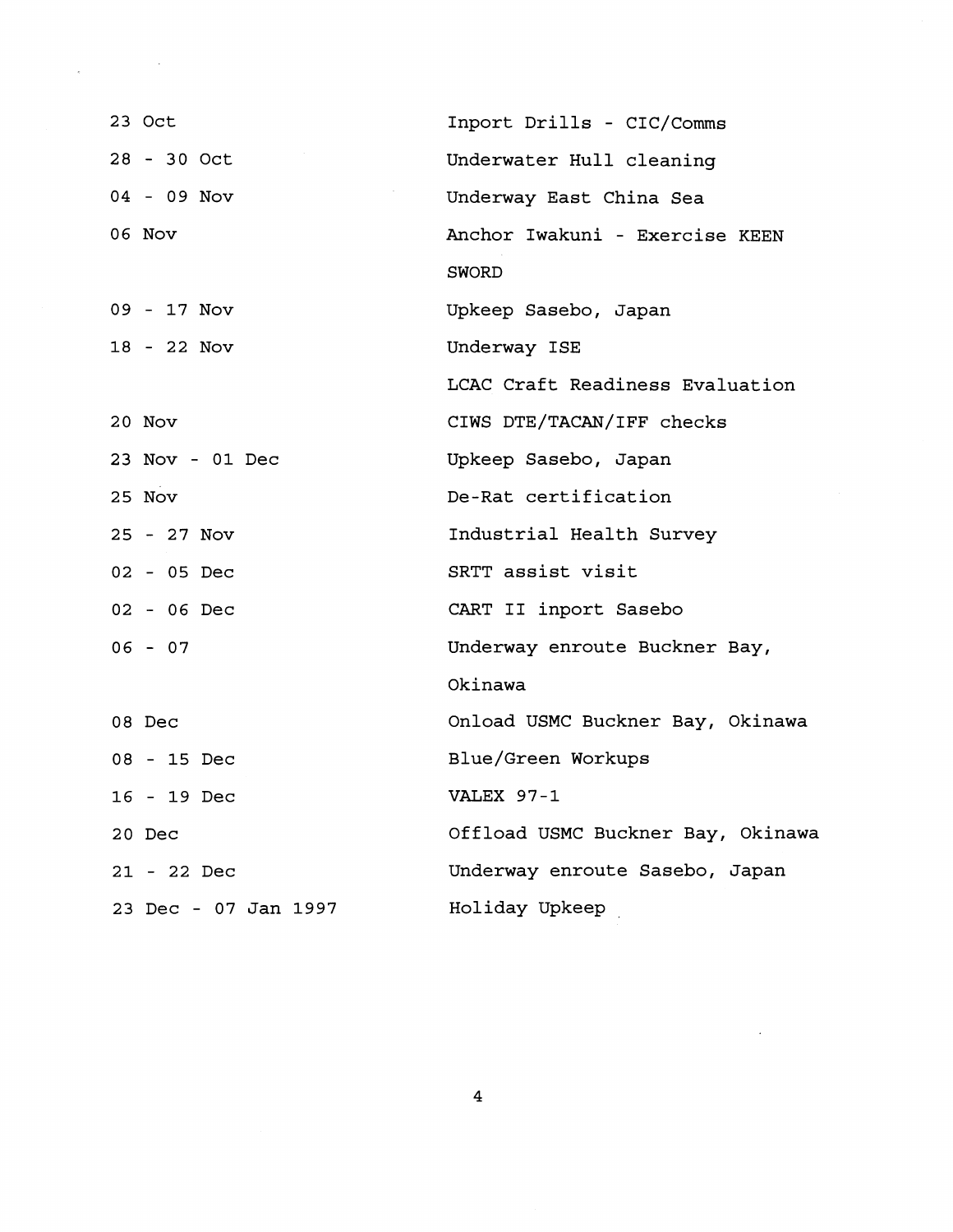## **BASIC HISTORICAL NARRATIVE**

 $\ddot{\phantom{a}}$ 

 $\sim 10^{11}$ 

USS FORT MCHENRY entered 1996 moored at pier 1-2, Fleet Activites Sasebo, Japan. Significant events of 1996 included:

| $01 - 02$ Jan   | Completed holiday leave period. Crew<br>prepared for a new year that would<br>consist of a rigorous operational<br>schedule, including an important port<br>visit to Shanghai, People's Republic of<br>China, Exercise VALIANT USHER in Korea,<br>COBRA GOLD '96 off the coast of Thailand<br>and a three-month SRA period.  |
|-----------------|------------------------------------------------------------------------------------------------------------------------------------------------------------------------------------------------------------------------------------------------------------------------------------------------------------------------------|
| 05 - 08 Jan     | FORT MCHENRY underway for Buckner Bay,<br>Okinawa to onload the men, women and<br>equipment of the 31st Marine<br>Expeditionary Force.                                                                                                                                                                                       |
| 09 - 25 Jan     | FORT MCHENRY conducted Blue/Green Workups and<br>local ops off the coast of Okinawa in<br>preparation for VALIANT USHER.                                                                                                                                                                                                     |
| 31 Jan - 04 Feb | FORT MCHENRY arrived in Shanghai, People's<br>Republic of China for an historic goodwill<br>FORT MCHENRY Sailors and embarked<br>visit.<br>Marines played a vital role in fostering<br>friendship between both nations. The arrival<br>also marked the first time a front-line U.S.<br>Navy amphibious vessel visited China. |
| 07-08 Feb       | FORT MCHENRY enroute for Chinhae, Republic of<br>South Korea. Moored at Chinhae 08 Feb for<br>two-day port call which included a visit from<br>the Commandant of the Marine Corps, Gen.<br>Charles C. Krulak.                                                                                                                |
| 12 - 18 Feb     | FORT MCHENRY participated in Exercise<br>VALIANT USHER with 31st MEU. Offloaded<br>embarked personnel 22 Feb, Buckner Bay,<br>Okinawa.                                                                                                                                                                                       |
| 27 Feb          | FORT MCHENRY moored to I-1, Sasebo,<br>Japan.                                                                                                                                                                                                                                                                                |
| $1 - 31$ Mar    | Upkeep Sasebo.                                                                                                                                                                                                                                                                                                               |
| 08 - 12 Apr     | Semi-Annual Physical Readiness Tests held in<br>Nimitz Park, Sasebo.                                                                                                                                                                                                                                                         |

Enclosure (3)

 $\sim 100$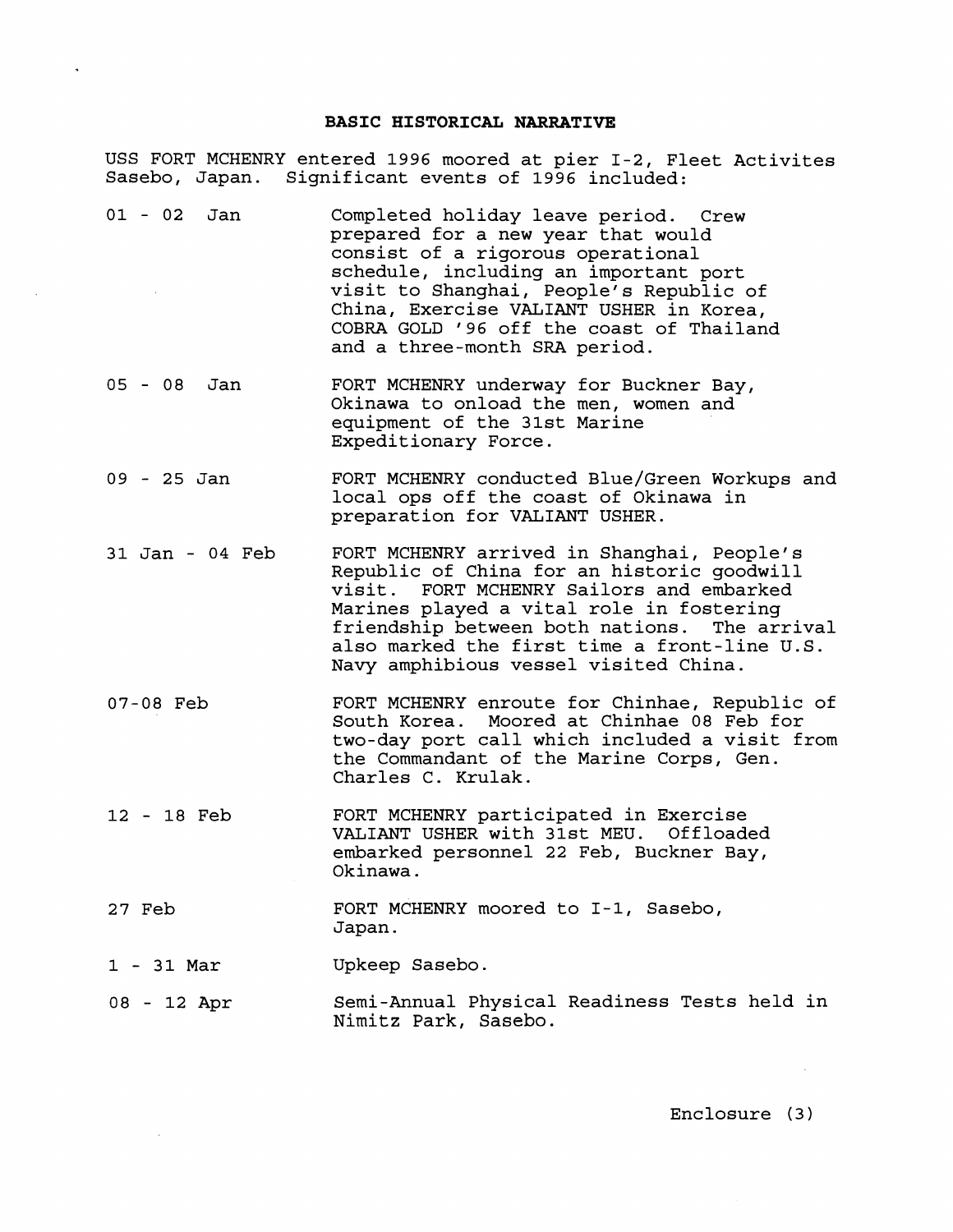| 18 Apr          | FORT MCHENRY underway enroute Buckner Bay,<br>Okinawa. Embarks First Battalion, Seventh<br>Marines and Marine Medium Helicopter<br>Squadron 262 19 - 20 Apr.                                                                                                                                                                                                                                               |
|-----------------|------------------------------------------------------------------------------------------------------------------------------------------------------------------------------------------------------------------------------------------------------------------------------------------------------------------------------------------------------------------------------------------------------------|
| 20 - 27 Apr     | FORT MCHENRY underway enroute Sattahip,<br>Thailand.                                                                                                                                                                                                                                                                                                                                                       |
| 28 Apr - 02 May | FORT MCHENRY moored Sattahip, Thailand for<br>five-day port visit. Crew benefitted from<br>rest and relaxation before long month of<br>exercises.                                                                                                                                                                                                                                                          |
| 03 - 08 May     | FORT MCHENRY participates in Mine<br>Countermeasure Exercise with two Royal Thai<br>Naval vessels off the coast of Thailand.<br>The crew gained valuable experience and<br>knowledge from working with the Royal Thai<br>Navy during this successful evolution.                                                                                                                                            |
| 09 - 10 May     | Moored Sattahip, Thailand for two-day port<br>visit.                                                                                                                                                                                                                                                                                                                                                       |
| 11 - 12 May     | FORT MCHENRY underway for Exercise COBRA<br>GOLD '96 in the Gulf of Thailand.<br>The ship<br>provided amphibious and flight operational<br>support during the exercise, which was<br>designed to improve combat readiness and<br>exhibit American resolve in that region.<br>FORT MCHENRY was one of six U.S. Navy ships<br>involved in the exercise, which also included<br>four Royal Thai Navy vessels. |
| 22 - 25 May     | FORT MCHENRY anchors Pattaya, Thailand for a<br>four day port visit.                                                                                                                                                                                                                                                                                                                                       |
| 26 May - 01 Jun | FORT MCHENRY underway enroute Hong Kong.                                                                                                                                                                                                                                                                                                                                                                   |
| $01 - 04$ Jun   | FORT MCHENRY arrives in Hong Kong for a four<br>day port visit. Crew has some much-needed<br>rest and relaxation, and explored the<br>extraordinary Hong Kong territory as it<br>prepared to be returned to the People's<br>Republic of China in 1997.                                                                                                                                                     |
| 05 - 07 Jun     | FORT MCHENRY underway enroute Buckner Bay,<br>Okinawa.                                                                                                                                                                                                                                                                                                                                                     |
| 08 - 09 Jun     | FORT MCHENRY inport Buckner Bay, Okinawa.<br>Offloaded First Battalion, Seventh Marines<br>and Marine Medium Helicopter Squadron 262.                                                                                                                                                                                                                                                                      |

 $\overline{\mathbf{c}}$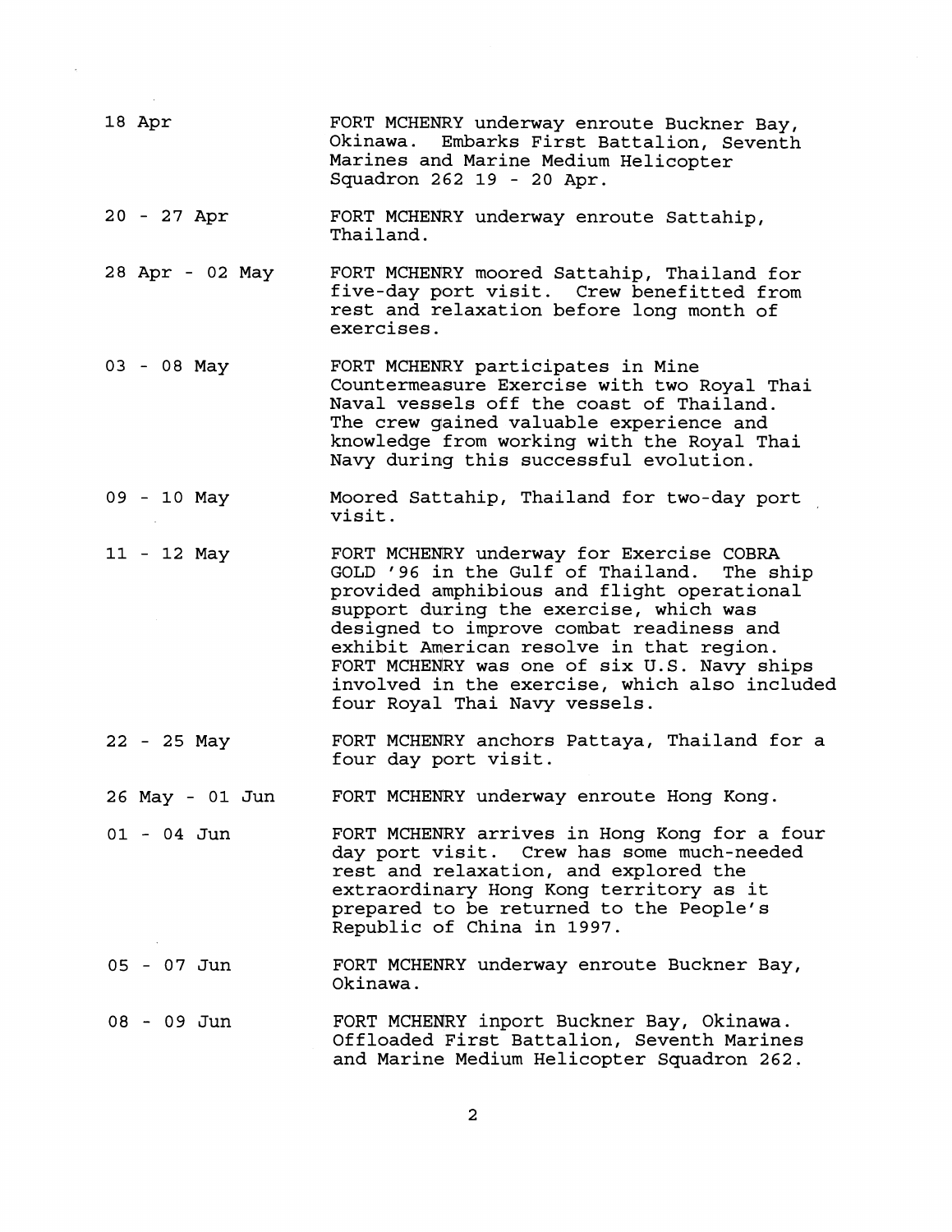| 10 - 12 Jun     | Mid-Cycle Assessment.                                                                                                                 |
|-----------------|---------------------------------------------------------------------------------------------------------------------------------------|
| 14 - 15 Jun     | Onload USMC Buckner Bay, Okinawa for local<br>operations.                                                                             |
| 16 - 29 Jun     | Blue/Green workups off the coast of Okinawa.<br>Training is a benefit for the crew and<br>embarked Marines.                           |
| 30 Jun - 06 Jul | FORT MCHENRY conducts Special Operations<br>Certification Exercise off coast of Okinawa.                                              |
| $06 - 07$ Jul   | Inport Buckner Bay, Okinawa. Offload USMC.                                                                                            |
| $08 - 09$ Jul   | FORT MCHENRY underway enroute Sasebo, Japan.                                                                                          |
| 10 Jul          | FORT MCHENRY anchored India Basin, Japan.<br>Ammunition Offload for Selected Restricted<br>Availability.                              |
| 11 - 14 Jul     | FORT MCHENRY moored Sasebo, Japan. Three-day<br>rest and relaxation standown.                                                         |
| 15 Jul - 20 Oct | Selected Restricted Availability (SRA).                                                                                               |
| 16 - 19 Jul     | FORT MCHENRY conducts Typhoon evasion<br>underway in East China Sea.                                                                  |
| 29 Jul - 02 Aug | Limited Team Training - Engineering.                                                                                                  |
| 12 - 15 Aug     | Limited Team Training - Damage Control.                                                                                               |
| 19 - 23 Aug     | Limited Team Training - Engineering.                                                                                                  |
| 15 Aug          | FORT MCHENRY commenced a dead-stick<br>move from India 1 to India 8 at<br>Fleet Activities, Sasebo, Japan<br>for typhoon preparation. |
| 09 - 13 Sept    | FORT MCHENRY crew conducted semi-annual<br>Physical Readiness Test.                                                                   |
| 10 - 13 Sept    | Aeronautical Shipboard Installation<br>Representative Technical Assist visit                                                          |
| 16 - 20 Sept    | Inspection of FORT MCHENRY's Recreation<br>Fund.                                                                                      |
| 23 - 27 Sept    | Limited Team Training - Engineering.                                                                                                  |
| 30 Sept         | Aeronautical Shipboard Installation<br>Representative Technical Assist visit                                                          |

 $\mathcal{A}$ 

 $\mathcal{A}^{\mathcal{A}}$ 

 $\overline{3}$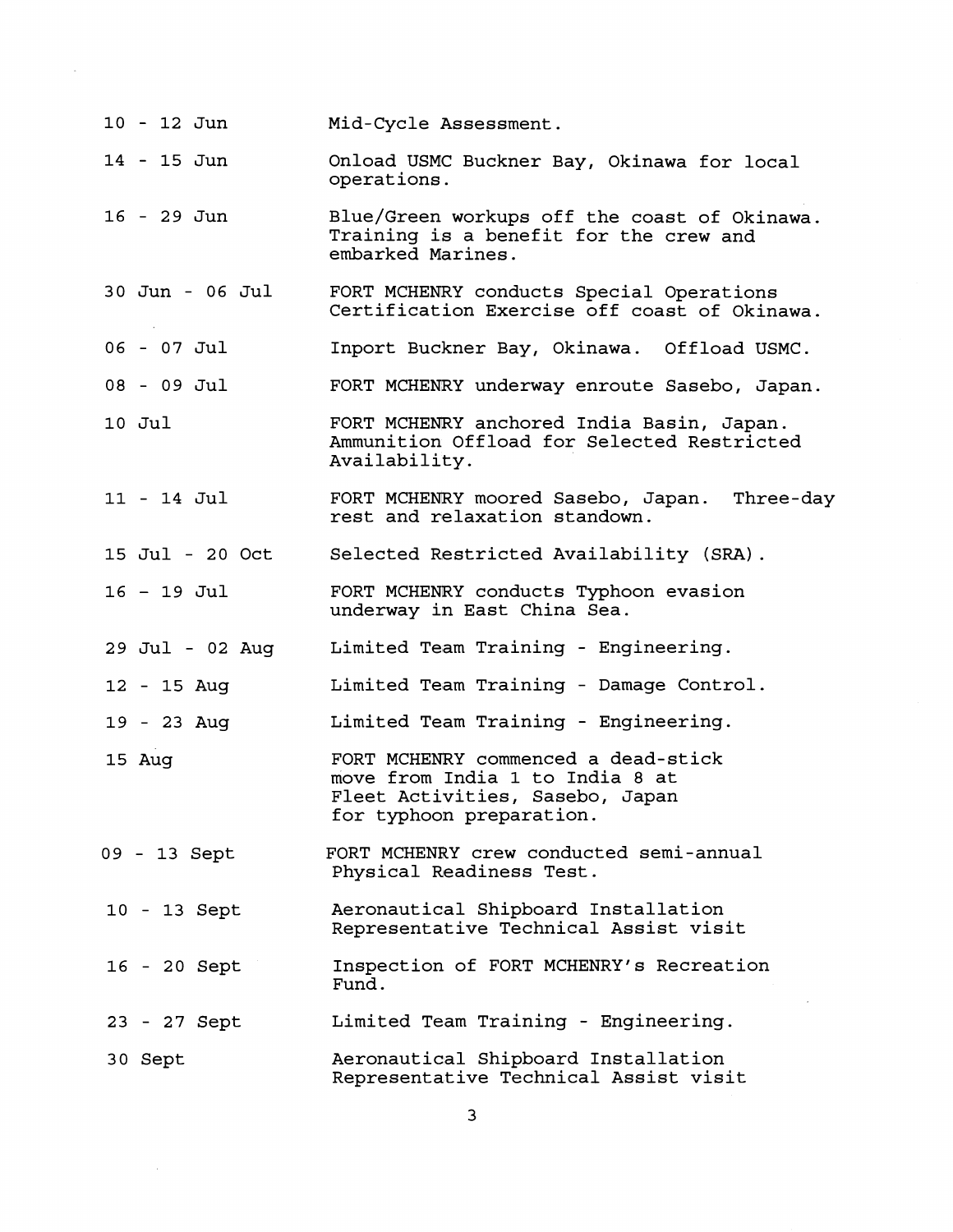|        | 07 - 11 Oct     | Fleet Engineering Process for CART II.                                                                                                                                                                                                                                                                |
|--------|-----------------|-------------------------------------------------------------------------------------------------------------------------------------------------------------------------------------------------------------------------------------------------------------------------------------------------------|
|        | $07 - 09$ Oct   | Light-Off Assessment conducted by Afloat<br>Training Group, Western Pacific. FORT<br>MCHENRY conducted extensive drills and<br>exercises, including Hot and Cold checks,<br>Engineering Administrative review and Duty<br>Section Main Space fire drills. All areas<br>were found to be satisfactory. |
| 15 Oct |                 | FORT MCHENRY underway and anchors<br>in Sasebo Bay, Japan, for ammunition onload.                                                                                                                                                                                                                     |
|        | 15 - 18 Oct     | FORT MCHENRY underway for Sea Trials. The<br>ship successfully demonstrated operational<br>capabilities after SRA.                                                                                                                                                                                    |
|        | 19 Oct - 04 Nov | FORT MCHENRY inport Sasebo, Japan.                                                                                                                                                                                                                                                                    |
| 04 Nov |                 | FORT MCHENRY underway for Exercise<br>KEEN SWORD.                                                                                                                                                                                                                                                     |
| 06 Nov |                 | FORT MCHENRY anchored Iwakuni, Japan.                                                                                                                                                                                                                                                                 |
|        | 04 - 08 Nov     | FORT MCHENRY participated in Exercise<br>KEEN SWOARD and played host to many Japanese<br>distinguished visitors.                                                                                                                                                                                      |
|        | 09 - 17 Nov     | FORT MCHENRY inport Sasebo, Japan                                                                                                                                                                                                                                                                     |
|        | 18 - 23 Nov     | FORT MCHENRY underway for local<br>operations, including General Quarters,<br>Close-In-Weapons-System checks, LCAC ops<br>and flight quarters.                                                                                                                                                        |
|        | 23 Nov - 01 Dec | FORT MCHENRY inport Sasebo, Japan. Crew<br>celebrated Thanksgiving with family and<br>friends.                                                                                                                                                                                                        |
|        | 02 - 06 Dec     | CART II inport Sasebo conducted by Afloat<br>Training Group Western Pacific. ATG<br>reviewed FORT MCHENRY's Engineering Admin<br>status and ship-wide training status. Crew<br>conducted Main Space fire drill, Hit-A<br>General Quarters drills and weapons drills.                                  |
|        | 06 - 07 Dec     | FORT MCHENRY underway for Buckner Bay,<br>Okinawa.                                                                                                                                                                                                                                                    |
|        | 08 Dec          | FORT MCHENRY inport Buckner Bay, Okinawa and<br>onloaded 31st Marine Expeditionary Force for<br>local ops.                                                                                                                                                                                            |

 $\overline{\mathbf{4}}$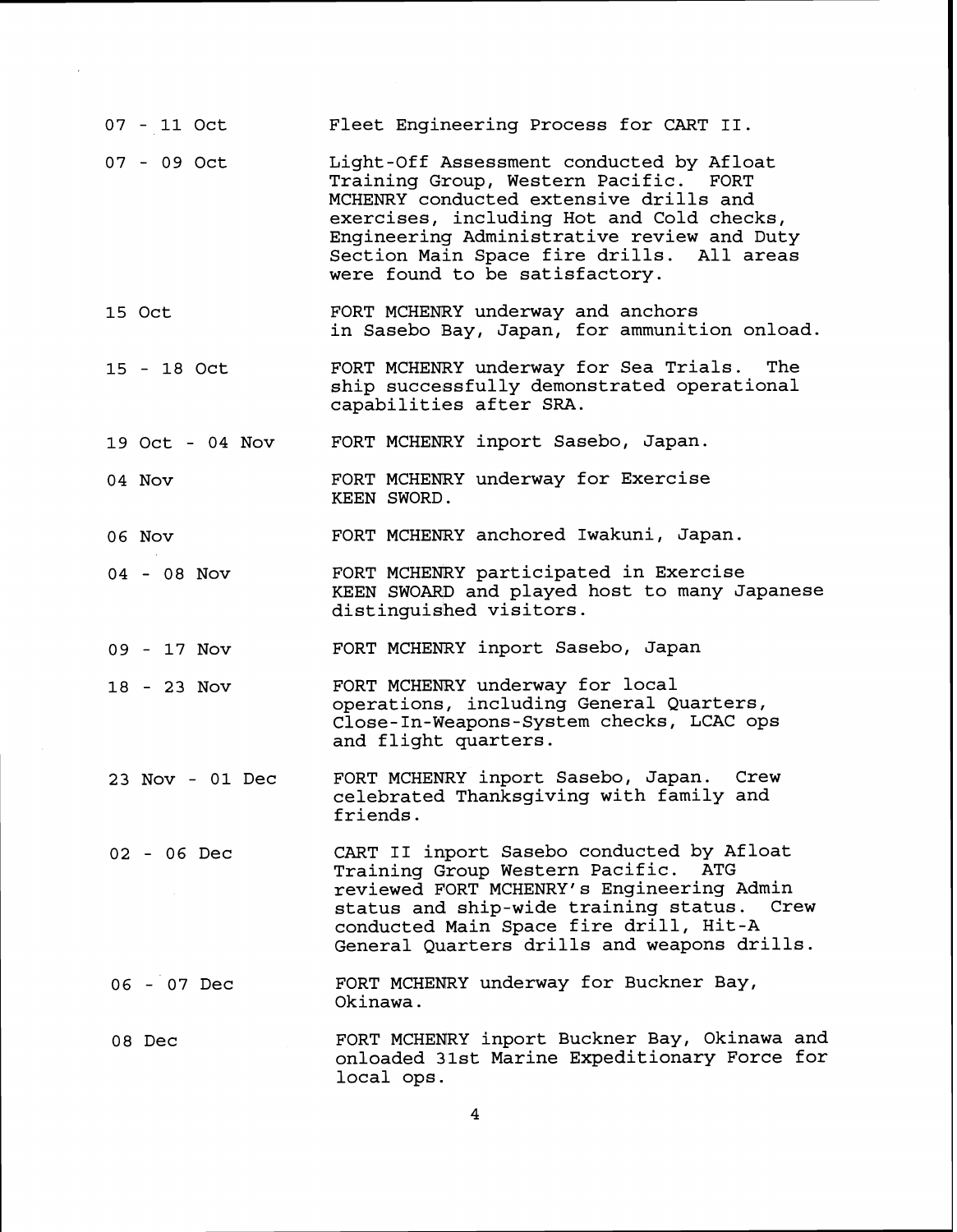| 09 - 19 Dec | FORT MCHENRY conducted Blue/Green workups and<br>local ops with embarked personnel off the<br>coast of Okinawa. |
|-------------|-----------------------------------------------------------------------------------------------------------------|
| 20 Dec      | FORT MCHENRY inport Buckner Bay, Okinawa and<br>offloaded 31st MEU.                                             |
| 21 - 22 Dec | FORT MCHENRY underway enroute Sasebo, Japan.                                                                    |
| 23 - 07 Jan | FORT MCHENRY inport Sasebo, Japan for Holiday                                                                   |

 $\mathcal{L}^{\text{max}}_{\text{max}}$ 

**Upkeep.** 

 $\bar{\mathcal{A}}$ 

 $\sim 10^{11}$  km  $^{-1}$ 

 $\mathcal{L}^{\text{max}}_{\text{max}}$  , where  $\mathcal{L}^{\text{max}}_{\text{max}}$ 

 $\sim 10^7$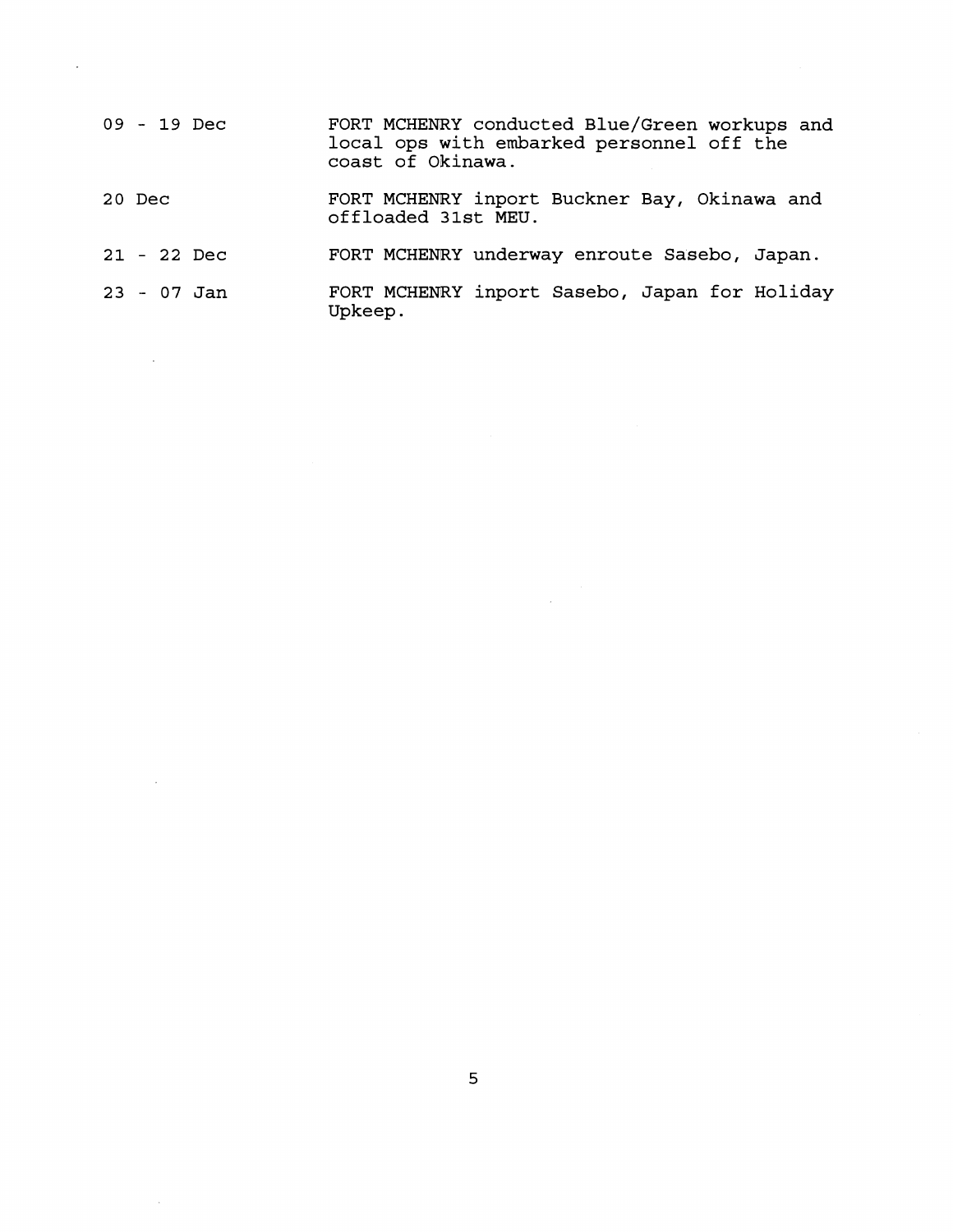### **SPECIAL TOPICS FOR 1996**

Command Organization:

Commanding Officer: CDR M. W. Brannon **(01** Jan - **31** Dec) Executive Officer: LCDR D. J. Burger, Jr. **(01** Jan - **31** Dec)

Significant Statistical Data:

| Engine Hours: | $1A - 1,081.1$ |
|---------------|----------------|
|               | $1B - 1,235.1$ |
|               | $2A - 178.6$   |
|               | $2B - 2362.7$  |

Generator Hours: NR 1 SSDG - **2060.6**  NR 2 SSDG - **1795.3 NR 3** SSDG - **1597.4**  NR **4** SSDG - **2068.3** 

Miles Steamed: 24,562.2 NM

Ammo Expended: 8 rounds of **M3** Grenade **18** rounds of Location Marker Mk58 Mod **1**  8 rounds of 5.125 Chaff Cartridge **695** rou,nds of **12** Ga. Shotgun

Enclosure **(4** )